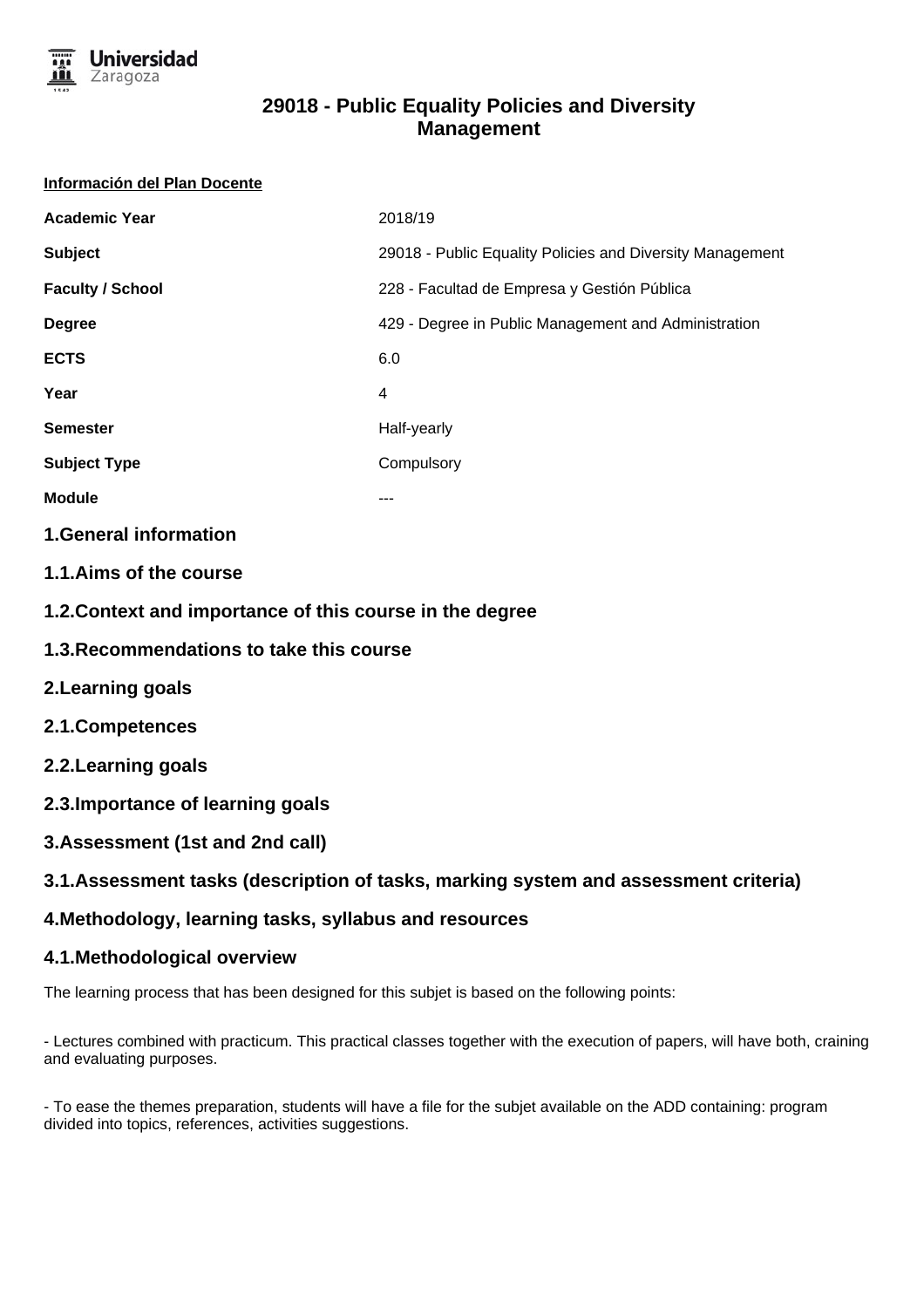

# **29018 - Public Equality Policies and Diversity Management**

### **4.2.Learning tasks**

The program offered to the students in order to help to achieve the expected results includes the following activities:

- 1. Theoretical classes (lectures): The teacher will give a general introduction to the main themes of lach lesson in the program. Students should complement the explanations by reading the main and extra printed materials that will be provided

- 2. Practicum: It consists of both, the activities carried out by the students during the classes & the off-campus activities. The development of the different activities: analysis of articles and/or books of specialized bibliography, and daily press, video/film view and subsequent debate, searc and analysis of statistical data, case studies, group dinamics...

### **4.3.Syllabus**

**The study material of this course is structured in three teaching units.**

#### **DIDACTIC UNIT 1. Theoretical and conceptual bases**

**Lesson 1**. The construction of inequality. Gender theories: brief history. Gender identities. Gender relations. Mechanisms and gender socializing agents. Gender stereotypes. Effects of gender stereotypes: subtle sexism and sexism manifest. Language and sexism. Non-sexist language

**Lesson 2.** Dimensions and indicators of gender (in)equality. Differences or inequalities? A Reading of reality from statistics relating to gender and inequality: education, employment, health, politics, immigration. Violence against women in the private sector and labor

#### **DIDACTIC UNIT 2: Institutional dimension; equality of opportunity and equality policies**

**Lesson 3**. Public policies on gender equality. Incorporating the demands of equality of women in the public agenda and the institutionalization of gender equality policie. Strategic approaches to public policy of equality between women and men. Specific equality policies aimed at women; equal opportunities for positive actions. The empowerment. Gender Mainstreaming. The treatment of gender volence through public policies of equality.

#### **DIDACTIC UNIT 3: Equality Plans: Objectives and implementation.**

**Lesson 4.** Equality policies and their application in the workplace. Changes in Labor organization and productivity. Equality plans of businesses and other measures to promote equality. Basics of content, desing and implementation: access to work, qualification and career advancement, wage discrimination and reconciling work and family life

### **4.4.Course planning and calendar**

#### **Papers submission and classes schedule.**

The course contains 6 ECTS credits, which involves 150 hours of students work. These 300 hours are organized in different types of activities, both, face-to-face and off-campus.